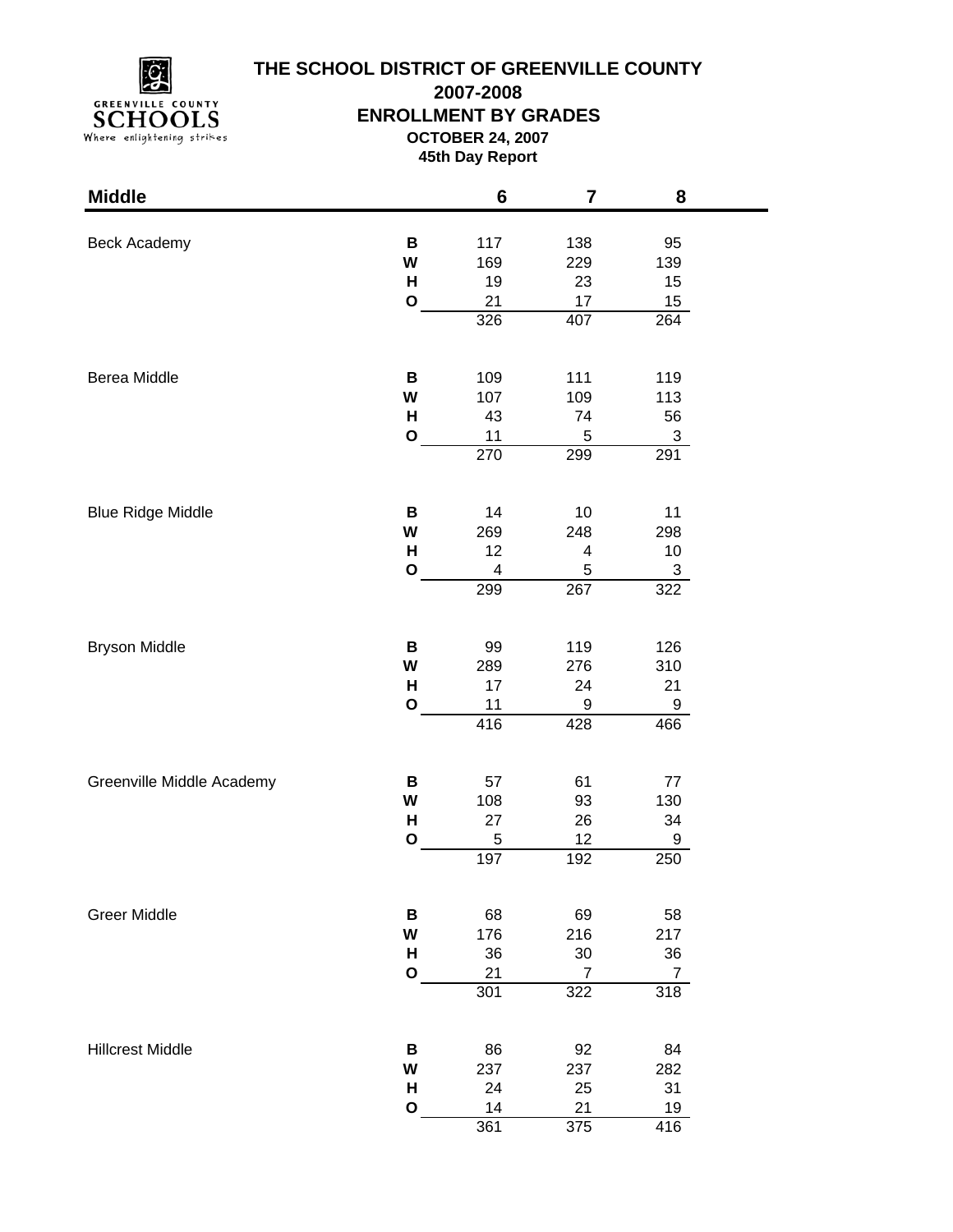

## **THE SCHOOL DISTRICT OF GREENVILLE COUNTY**

**2007-2008**

#### **ENROLLMENT BY GRADES**

**OCTOBER 24, 2007**

**45th Day Report**

| <b>Middle</b>    |              | $6\phantom{1}6$ | $\overline{\mathbf{7}}$ | 8               |
|------------------|--------------|-----------------|-------------------------|-----------------|
| Hughes Academy   | В            | 163             | 171                     | 149             |
|                  | W            | 93              | 87                      | 85              |
|                  | Н            | 19              | 25                      | 21              |
|                  | $\mathbf{o}$ | $\overline{7}$  | 13                      | 6               |
|                  |              | 282             | 296                     | 261             |
|                  |              |                 |                         |                 |
| Lakeview Middle  | В            | 54              | 56                      | 68              |
|                  | W            | 55              | 39                      | 71              |
|                  | н            | 40              | 42                      | 25              |
|                  | O            | $\mathbf 5$     | $\mathbf 5$             | $\overline{4}$  |
|                  |              | 154             | 142                     | 168             |
|                  |              |                 |                         |                 |
| League Academy   | В            | 57              | 60                      | 56              |
|                  | W            | 156             | 161                     | 137             |
|                  | н            | 18              | 23                      | 21              |
|                  | $\mathbf{o}$ | 17              | 10                      | 12 <sub>2</sub> |
|                  |              | 248             | 254                     | 226             |
|                  |              |                 |                         |                 |
| Mauldin Middle   | В            | 80              | 92                      | 93              |
|                  | W            | 232             | 241                     | 284             |
|                  | H            | 27              | 29                      | 28              |
|                  | O            | 32              | 34                      | 15              |
|                  |              | 371             | 396                     | 420             |
|                  |              |                 |                         |                 |
| Northwest Middle | В            | 38              | 41                      | 44              |
|                  | W            | 233             | 238                     | 235             |
|                  | Н            | 11              | 11                      | 8               |
|                  | $\mathbf{o}$ | $\overline{c}$  | 3                       | 5               |
|                  |              | 284             | 293                     | 292             |
|                  |              |                 |                         |                 |
| Northwood Middle | В            | 63              | 55                      | 65              |
|                  | W            | 169             | 177                     | 196             |
|                  | н            | 27              | 28                      | 23              |
|                  | O            | 16              | 12                      | 19              |
|                  |              | 275             | 272                     | 303             |
|                  |              |                 |                         |                 |
| Riverside Middle | В            | 41              | 36                      | 45              |
|                  | W            | 223             | 244                     | 235             |
|                  | Н            | 34              | 39                      | 25              |
|                  | O            | 22              | 21                      | 17              |
|                  |              | 320             | 340                     | 322             |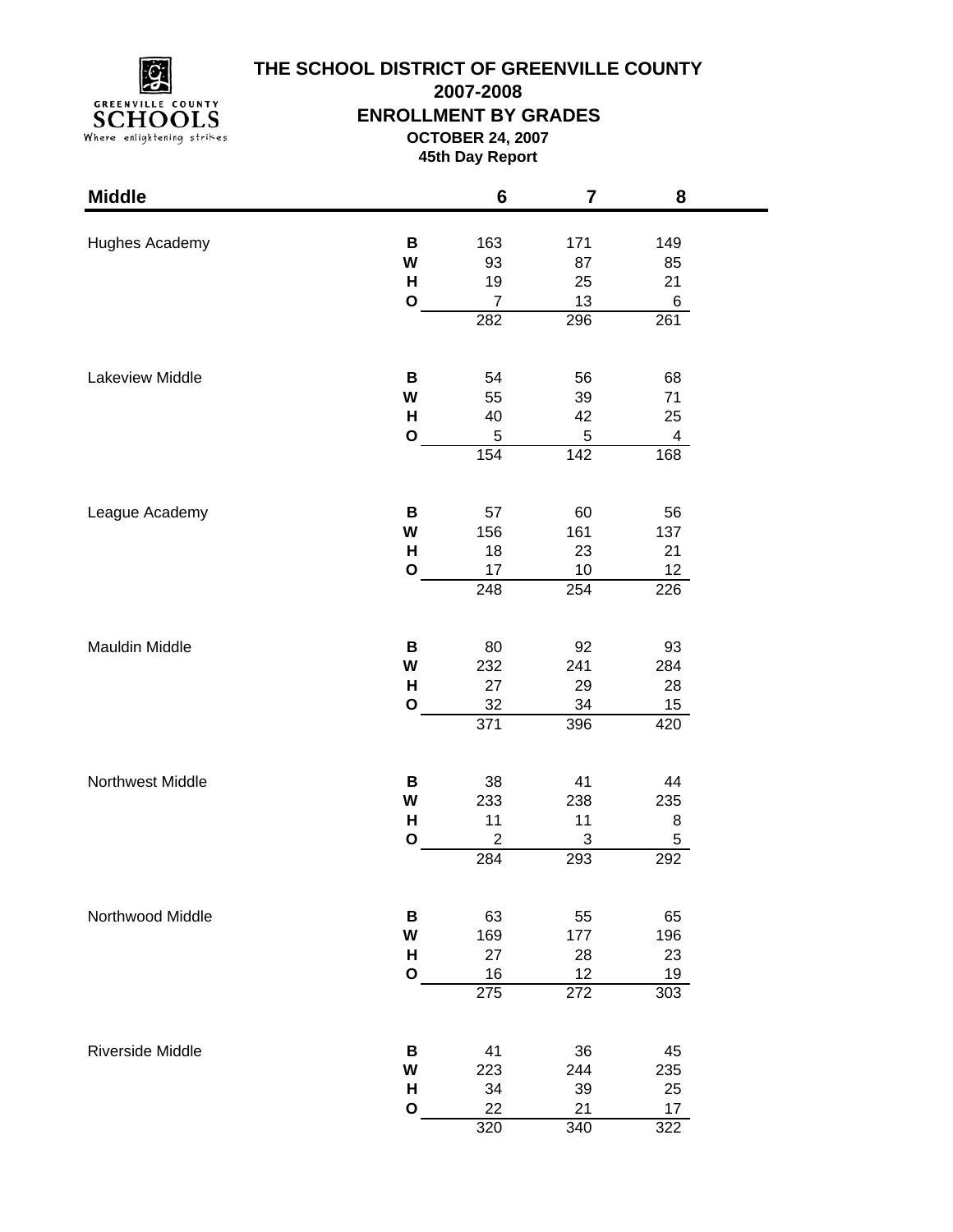

### **THE SCHOOL DISTRICT OF GREENVILLE COUNTY**

**2007-2008**

#### **ENROLLMENT BY GRADES**

**OCTOBER 24, 2007**

**45th Day Report**

۰

| <b>Middle</b>               |              | 6                         | $\overline{7}$           | 8                |
|-----------------------------|--------------|---------------------------|--------------------------|------------------|
|                             |              |                           |                          |                  |
| Sevier Middle               | B            | 48                        | 61                       | 63               |
|                             | W            | 124                       | 129                      | 133              |
|                             | H            | 19                        | 18                       | 23               |
|                             | $\mathbf 0$  | $\overline{7}$            | 5                        | 10               |
|                             |              | 198                       | 213                      | $\overline{229}$ |
| <b>Sterling School</b>      | B            | $\mathbf 1$               |                          |                  |
|                             | W            | 69                        | 48                       |                  |
|                             | H            | $\overline{a}$            | $\overline{\mathbf{c}}$  |                  |
|                             | $\mathbf{o}$ | $\ensuremath{\mathsf{3}}$ | $\overline{3}$           |                  |
|                             |              | 73                        | 53                       |                  |
| Tanglewood Middle           | B            | 98                        | 113                      | 120              |
|                             | W            | 55                        | 47                       | 52               |
|                             | H            | 35                        | 44                       | 41               |
|                             | $\mathbf 0$  | $\overline{7}$            | 3                        | 1                |
|                             |              | 195                       | 207                      | 214              |
| <b>Washington Center</b>    | B            | $\ensuremath{\mathsf{3}}$ | 3                        |                  |
|                             | W            | 5                         | $\overline{7}$           | 5                |
|                             | Н            |                           |                          |                  |
|                             | $\mathbf 0$  | $\overline{\phantom{a}}$  | $\overline{\phantom{a}}$ |                  |
|                             |              | $\overline{8}$            | 10                       | $\overline{5}$   |
| <b>Woodmont Middle</b>      | B            | 104                       | 99                       | 103              |
|                             | W            | 198                       | 199                      | 198              |
|                             | Н            | 14                        | 18                       | 8                |
|                             | $\mathbf 0$  | $\overline{7}$            | 6                        | 6                |
|                             |              | 323                       | 322                      | 315              |
|                             |              |                           |                          |                  |
|                             | B            | 1,300                     | 1,387                    | 1,376            |
|                             | W            | 2,967                     | 3,025                    | 3,120            |
|                             | H            | 422                       | 485                      | 426              |
|                             | $\mathbf{o}$ | 212                       | 191                      | 160              |
| <b>Middle School Totals</b> |              | 4,901                     | 5,088                    | 5,082            |

Note: This summary does not include charter schools.

Legend: B=Black W=White H=Hispanic O=Other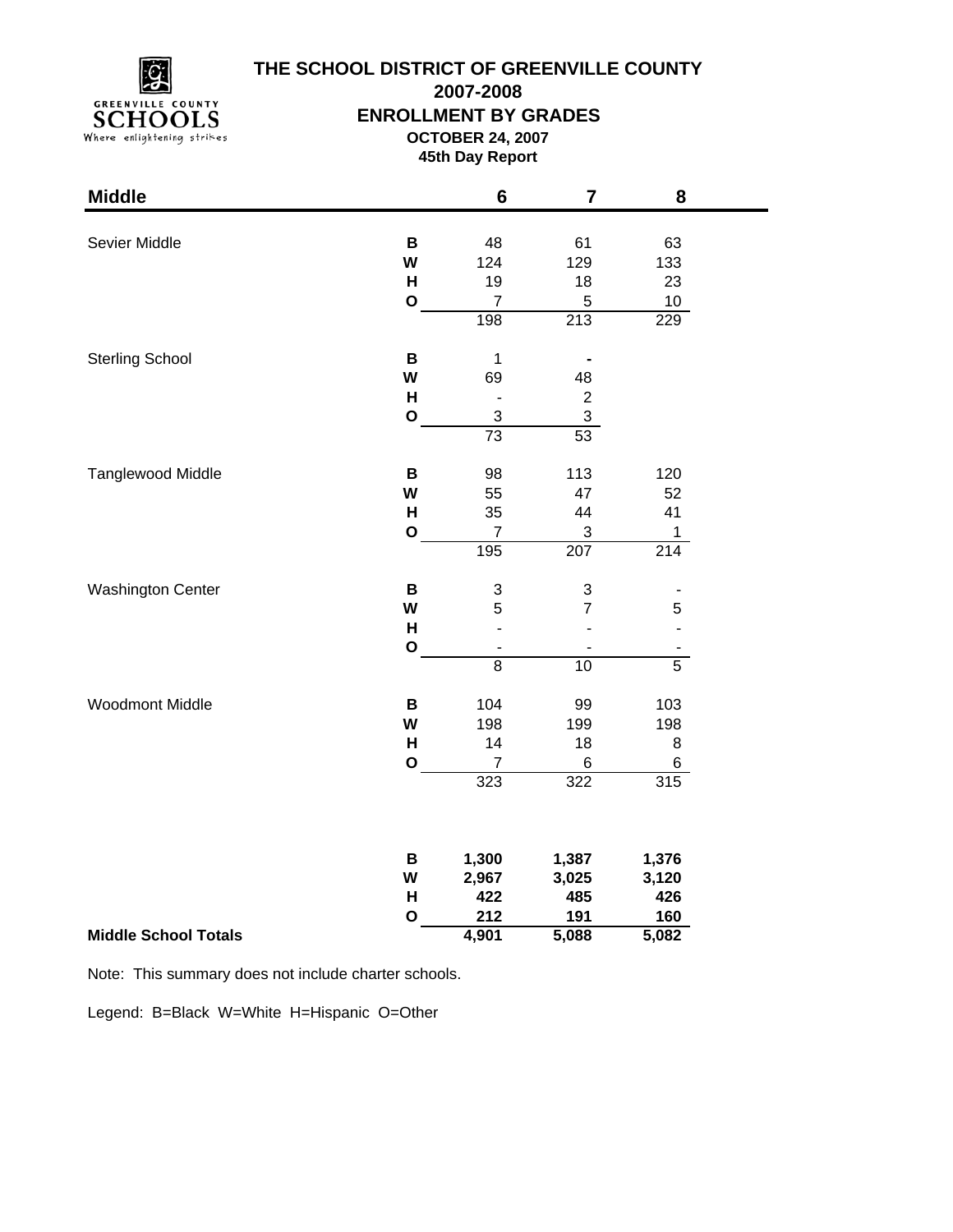| <b>TOTAL</b>                           |
|----------------------------------------|
| 350<br>537<br>57<br>$\frac{53}{997}$   |
| 339<br>329<br>173<br><u>19</u><br>860  |
| 35<br>815<br>26<br>12<br>888           |
| 344<br>875<br>62<br><u>29</u><br>1,310 |
| 195<br>331<br>87<br>26<br>639          |
| 195<br>609<br>102<br>$\frac{35}{941}$  |
| 262<br>756<br>80<br>54                 |

1,152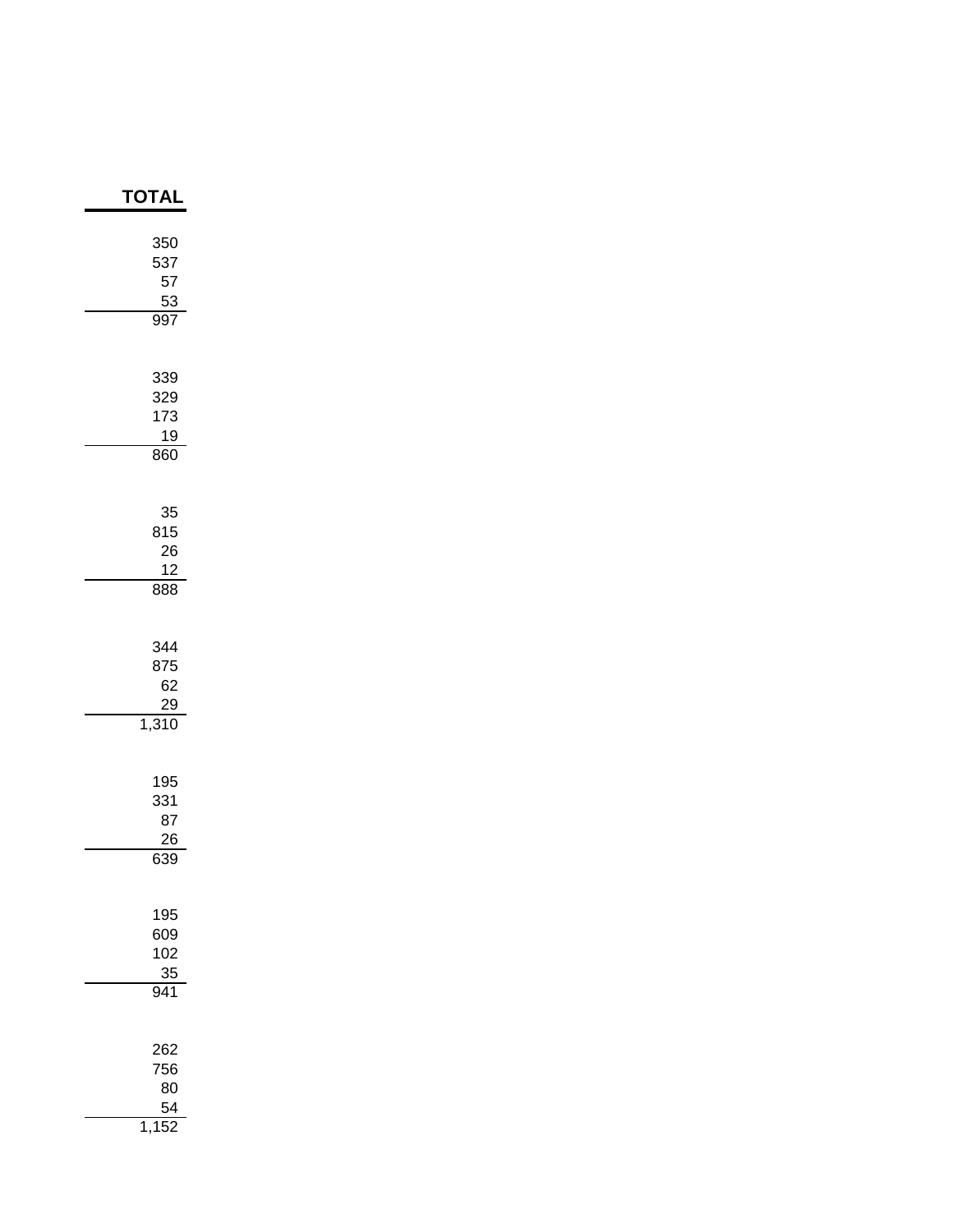| ΓΟΤΑΙ                                |
|--------------------------------------|
| 483<br>265<br>65<br>26<br>839        |
| 178<br>165<br>107<br>14<br>464       |
| 173<br>454<br>62<br>$\frac{39}{728}$ |
| 265<br>757<br>84<br>81<br>1,187      |
| 123<br>706<br>30<br>10<br>869        |
| 183<br>542<br>78<br>47<br>850        |
| 122<br>702<br>98<br>60<br>982        |